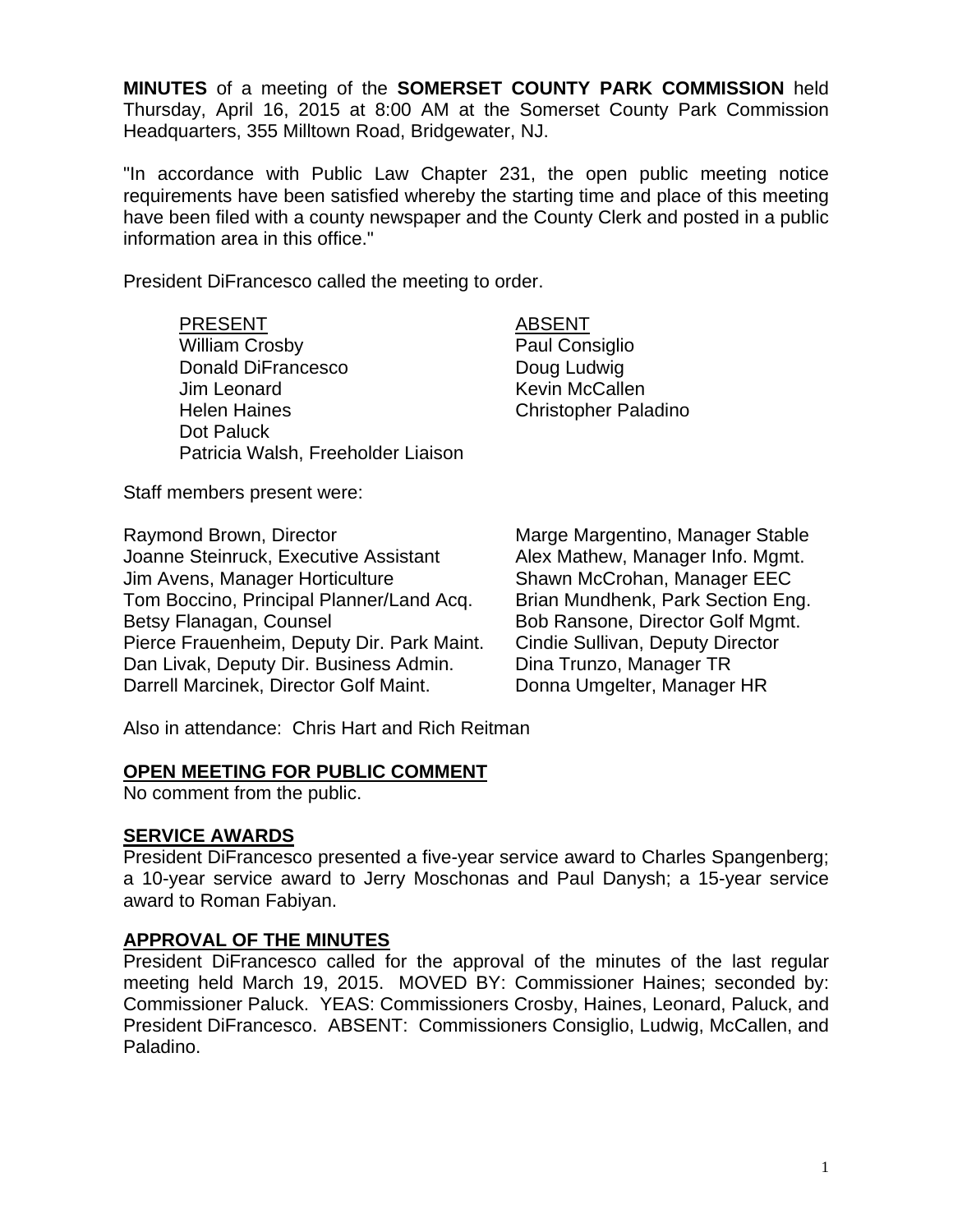# **APPROVAL OF BILLS FOR PAYMENT**

## **Resolution R15-022 – Payment of Claims**

Resolution authorizing payment of bills for \$387,942.07 comprising of check numbers 2113-2123, 2002-2059, 2060-2112, 2129, and 2130-2206, 2207-2254. MOVED BY: Commissioner Crosby; seconded by: Commissioner Paluck. YEAS: Commissioners Crosby, Haines, Leonard, Paluck, and President DiFrancesco. ABSENT: Commissioners Consiglio, Ludwig, McCallen, and Paladino.

## **DIRECTOR'S REPORT**

Director Brown submitted a report for the month of March 2015.

#### **COMMISSIONER CORRESPONDENCE**

Letter from Skyland Gardens sending thanks and appreciation to the Park Commission for Naturalists Maria Rossi and Carrie Springer who gave two presentations to their club.

## **CONSENT AGENDA**

#### **RESOLUTIONS**

The following resolutions were MOVED BY: Commissioner Crosby; seconded by: Commissioner Haines. YEAS: Commissioners Crosby, Haines, Leonard, Paluck, and President DiFrancesco. ABSENT: Commissioners Consiglio, Ludwig, McCallen, and Paladino.

#### **Resolution R15-023 – Authorizing the Sale of Surplus**

Resolution authorizes the sale of surplus vehicles and equipment.

#### **Resolution R15-024 – Approving the Friends of Boudinot-Southard-Ross License Agreement**

The License Agreement is for May 1, 2015 through April 30, 2017 for the use of the Ross Farm at 135 North Maple Avenue in the Township of Bernards. The Friends is a non-profit group that will be preserving the history of the property. They are also working with the Trilogy Repertory to assist with the maintaining of the structure.

#### **Resolution R15-025 – Amending the 2015 Fee Schedule**

Resolution amends the Fee Schedule to include new programs and fees at the Stable.

## **Resolution R15-027 – Award of Second Year of a Five-Year Contract for Providing Installation and Maintenance for Enhanced Inter-Facility Wide Area Network Ethernet Connectivity**

Resolution awards a contract to Verizon New Jersey Inc.

#### **Resolution R15-028 – Award of Fifth and Final Year of Contract for Optical Viewers**

Resolution awards a contract to The Tower Optical Company, Inc. for a concession fee of \$1,061.00 annually.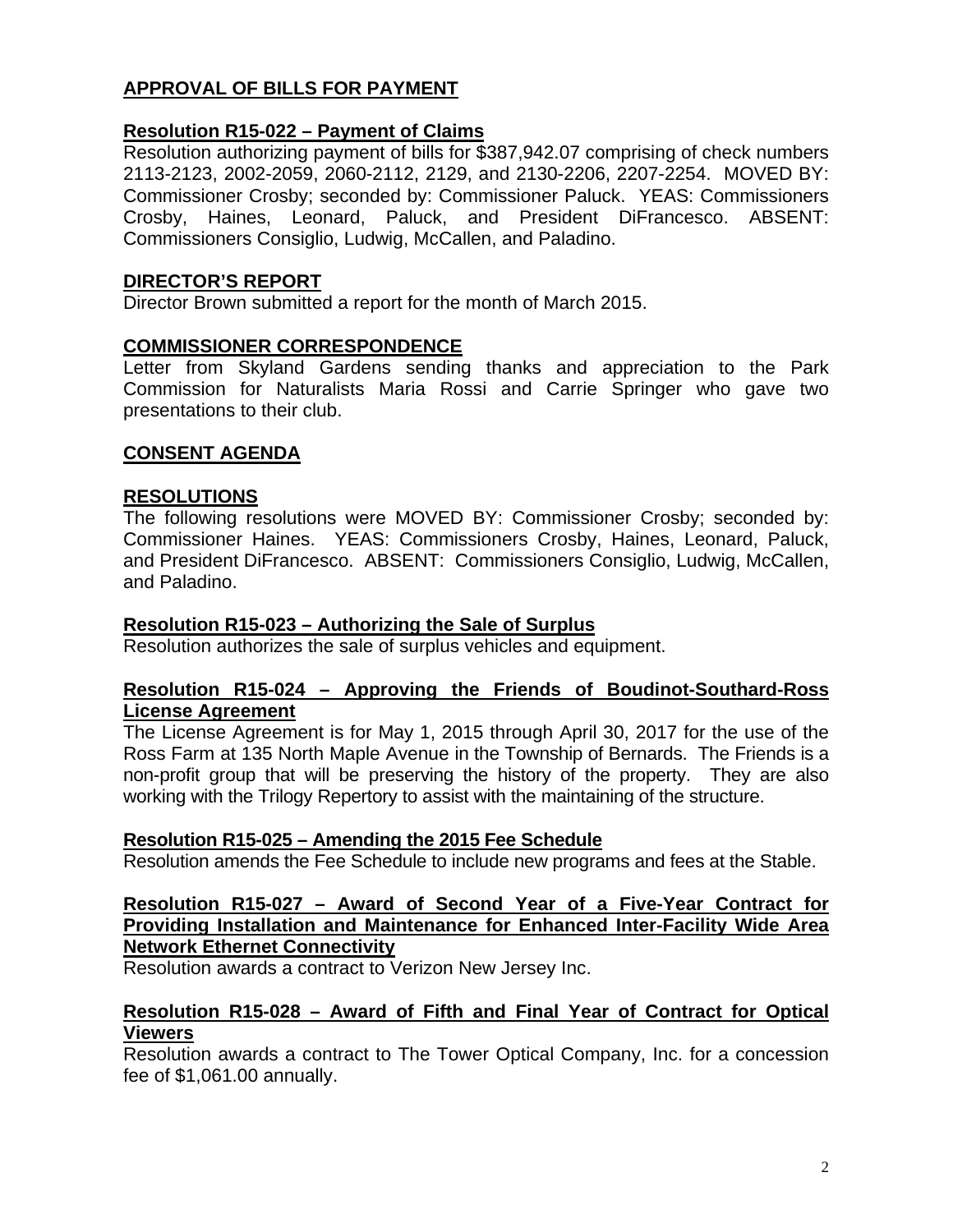## **Resolution R15-029 – Authorizing State Contract for Elevator Maintenance Services**

Resolution awards a contract to Schindler Elevator Cooperation. The locations to be serviced are North Branch Park Headquarters, Neshanic Valley Golf Course Clubhouse, and the Environmental Education Center.

## **TABLED RESOLUTION**

## **Resolution R15-026 – Rejecting Bids for Pyrotechnic Display**

Resolution was pulled from Consent Agenda and it was unanimously agreed by all Commissioners that it will be discussed at the next meeting.

## **COMMITTEE REPORTS**

## **FINANCE/BUSINESS ADMINISTRATION**

President DiFrancesco, Chair of the Committee, submitted a report for the month of March 2015.

Dan Livak, Deputy Director Business Administrator reported that the 2015 Operating Budget continues to be worked on but warned that so far Commission revenues are less than last year. The County budget will be introduced to the Freeholders on April 28 and adopted on May 26. There will be a Finance Committee meeting immediately following this meeting to review the most recent drafts. The Park Commission budget might be adopted at the May 21 Park Commission meeting but more likely will have to be scheduled for the June meeting. Dan reported that this year is looking like a new low for revenue generation.

Bob Ransone, Deputy Director Golf Management commented that golf revenue is \$176,000 less than last year. Golf revenue relies on good weather. On Saturday, April 11 revenue was \$56,000, on Sunday, April 12 it was \$74,000, and on Monday, April 13 it was \$33,000 which is good for a weekday.

## **HUMAN RESOURCES**

A report was submitted for the month of March 2015.

## **LEISURE SERVICES**

A report was submitted for the month of March 2015.

Cindie Sullivan, Deputy Director reported that the Therapeutic Recreation received a \$1,000 grant from The Garden Club of Somerset Hills for the Horticulture program at Richard Hall. Tonight is the Volunteer Recognition Award dinner at Neshanic Valley. April 23 is the ribbon cutting for Skillman Park, April 25 and 26 is the Arbor Day celebration with a photo op. The Park Foundation funded the purchase of trees to be given away during the festivities. A school group will be attending Arbor Day for a reading of books on trees by the Library. Family Fun Day will be held at the Stable on May 2 and 3 and the 20<sup>th</sup> Anniversary of the Pro/Celebrity Golf Outing will be on May 4.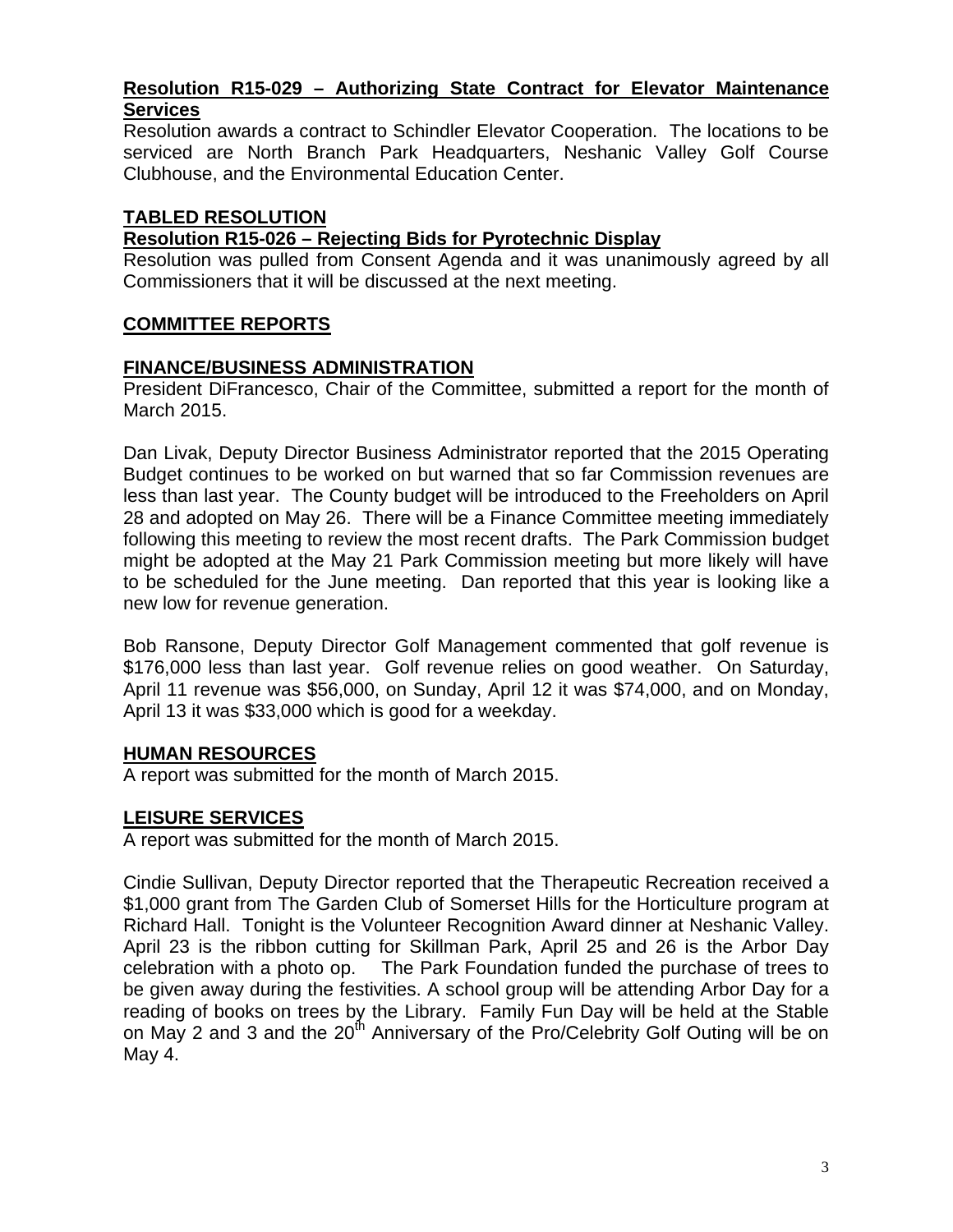## **GOLF MANAGEMENT**

Commissioner Paluck, Chair of the Committee, submitted a report for the month of March 2015.

Darrell Marcinek, Director of Golf Maintenance reported once again that Neshanic Valley won the Metropolitan Golf Association Environmental Leaders in Golf award. Darrell displayed and read the plaque to the Commission. Neshanic Valley is the first public golf course to receive the award. Commissioner Paluck commented that the private golf courses that have received the award are the best of the best. Dot will notify the United States Golf Association of the award which will help with the hosting of a future national championship.

## **INFORMATION MANAGEMENT**

A report was submitted for the month of March 2015.

Dan Livak, Deputy Director Business Administrator reported that the VoIP telephone upgrade is in progress and the internet speed has been upgraded at a cost savings per month.

#### **VISITOR SERVICES**

Commissioner Crosby, Chair of the Committee, submitted a report for the month of March 2015.

Dan Livak, Deputy Director Business Administrator reported that Ranger staff is performing the goose egg addling and the Sourland Smackdown will be held this Saturday, April 18.

## **PROPERTY MANAGEMENT**

Commissioner Crosby, Chair of the Committee, submitted a report for the month of March 2015.

Dan Livak, Deputy Director Business Administrator reported that seven hunting parcels have been advertised for bids that are due in May.

#### **PLANNING AND LAND ACQUISITION**

Commissioner Haines, Chair of the Committee, submitted a report for the month of March 2015.

## **CAPITAL FACILIITES – CONSTRUCTION and ENGINEERING**

A report was submitted for the month of March 2015.

Director Brown reported that the Park Commission continues to work with the County Engineering staff on projects and several projects have been completed.

## **PARK MAINTENANCE & HORTICULTURE**

A report was submitted for the month of March 2015.

Pierce Frauenheim, Deputy Director reported that Buck Garden will be hosting the spring Plant Sale and Earth Day Celebration on April 25 and 26. Arbor Day will be